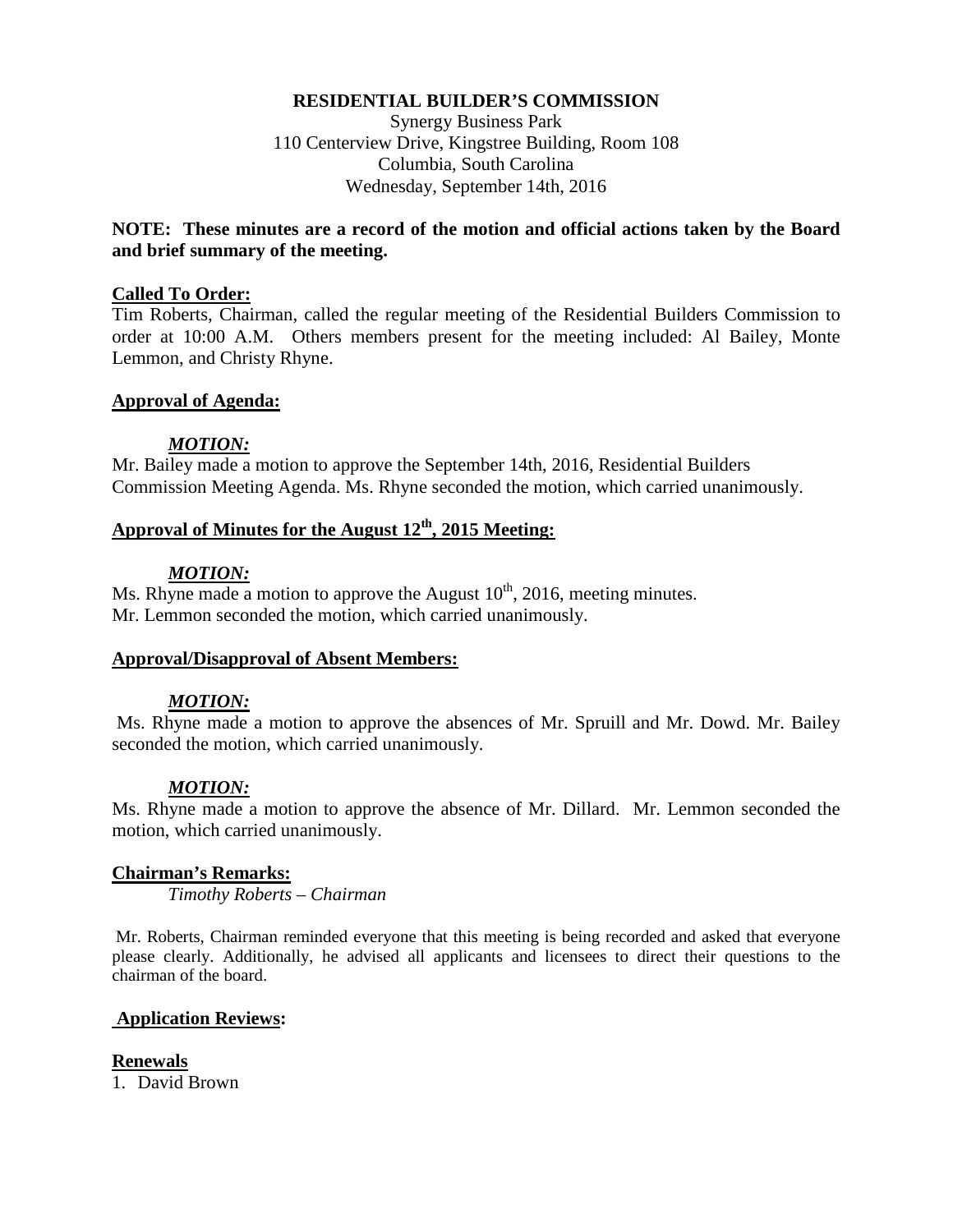The Commission held an Application Review Hearing regarding Mr. David Brown. Mr. Brown appeared before the Commission to present testimony, along with his attorney Mr. Kenneth Moss.

# *Motion:*

Mr. Bailey made a motion to allow Mr. Brown to renew his license with the condition at the next renewal he must submit a financial statement. Mr. Lemmon seconded the motion, which carried unanimously.

#### David Whitesell

The Commission held an Application Review Hearing regarding Mr. David Whitesell. Mr. Whitesell appeared before the Commission to present testimony, and he waived his right to counsel.

# *Motion:*

Mr. Bailey made a motion not to renew until Mr. Whitesell provides proof of payment agreement with IRS, First Citizens and Caterpillar. Mr. Lemmon seconded the motion, which carried unanimously.

# **Owner Builders Waiver Request**

### Andrew Johnston

The Commission held an Owner/Builder waiver Hearing regarding Mr. Andrew Johnston. Mr. Johnston appeared before the Commission to present testimony, and he waived his right to counsel.

# *Motion:*

Mr. Bailey made a motion to release Mr. Johnston from the 24 month waiting period. Mr. Lemmon seconded the motion, which carried unanimously.

# Carmen Vega

The Commission held an Owner/Builder waiver Hearing regarding Ms. Carmen Vega. Ms. Vega appeared before the Commission to present testimony, and she waived his right to counsel.

# *Motion:*

Mr. Lemmon made a motion to release Ms. Vega from the 24 month waiting period. Mr. Bailey seconded the motion, which carried unanimously.

# Gary Skene

The Commission held an Owner/Builder waiver Hearing regarding Mr. Gary Skene. Mr. Skene appeared before the Commission to present testimony, and she waived his right to counsel.

# *Motion:*

Mr. Lemmon made a motion to release Ms. Vega from the 24 month waiting period. Mr. Bailey seconded the motion, which carried unanimously.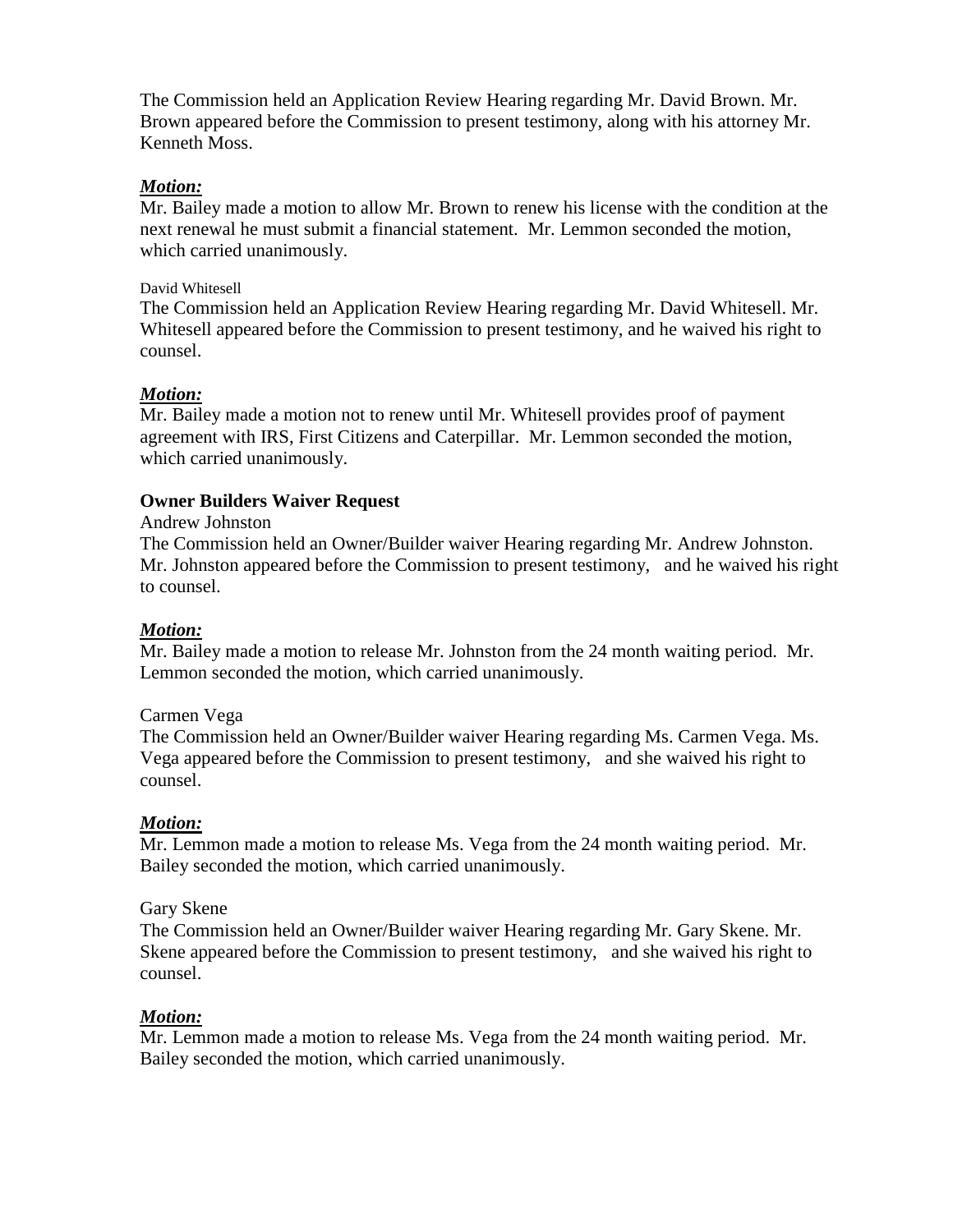John Palmer Jr

The Commission held an Application Review Hearing regarding Mr. John Palmer. Mr. Palmer did not appear before the Commission to present testimony.

# *Motion:*

No motions were made.

### Campanella Pringle

The Commission held an Application Review Hearing regarding Mr. Campanella Pringle. Mr. Pringle did not appear before the Commission to present testimony.

# *Motion:*

No motions were made.

# William McGowan Jr

The Commission held an Application Review Hearing regarding Mr. William McGowan Jr. Mr. McGowan appeared before the Commission to present testimony, and he waived his right to counsel.

# *Motion:*

Ms. Rhyne made a motion to allow Mr. McGowan to sit for the exam. Mr. Bailey seconded the motion, which carried unanimously.

# Yarjaria Surrett

Ms. Surrett withdrew her application via email during the meeting. No hearing was held.

# *Motion:*

No motions were made.

# Robert Novack

The Commission held an Application Review Hearing regarding Mr. Robert Novack. Mr. Novack appeared before the Commission to present testimony, and he waived his right to counsel.

# *Motion:*

Mr. Bailey made a motion to approve Mr. Novack to sit for the exam. Ms. Rhyne seconded the motion, which carried unanimously.

# Charles Neal

The Commission held an Application Review Hearing regarding Mr. Charles Neal. Mr. Neal appeared before the Commission to present testimony, and he waived his right to counsel.

# *Motion:*

Ms. Rhyne made a motion to enter into executive session to receive legal advice regarding the application of Mr. Neal. Mr. Lemmon seconded the motion, which carried unanimously. *Motion:*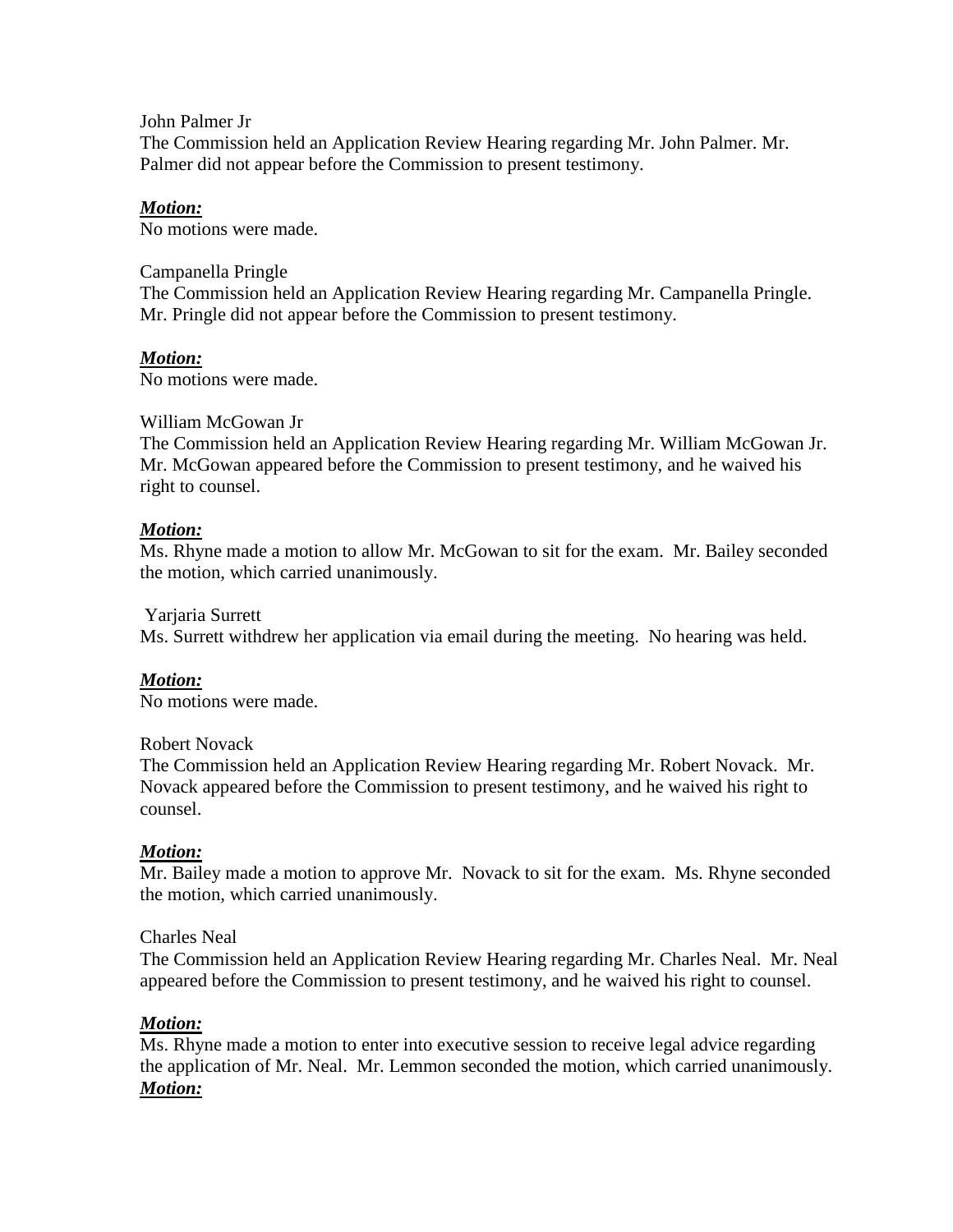Mr. Bailey made a motion to exit executive session after receiving legal advice regarding Mr. Neal's application. Ms. Rhyne seconded the motion, which carried unanimously.

### *Motion:*

Mr. Bailey made a motion to approve Mr. Neal to sit for the exam. Ms. Rhyne seconded the motion, which carried unanimously.

#### Russell Christian

The Commission held an Application Review Hearing regarding Mr. Russell Christian. Mr. Christian appeared before the Commission to present testimony, and he waived his right to counsel.

#### *Motion:*

Mr. Bailey made a motion to allow Mr. Christian to sit for the exam. Ms. Rhyne seconded the motion, which carried unanimously.

#### Jeffrey Bump

The Commission held an Application Review Hearing regarding Mr. Jeffrey Bump. Mr. Bump appeared before the Commission to present testimony, and he waived his right to counsel.

#### *Motion:*

Mr. Bailey made a motion to allow Mr. Bump to sit for the exam. Ms. Rhyne seconded the motion which carried unanimously.

#### Vincent Antiganano

The Commission held an Application Review Hearing regarding Mr. Vincent Antiganano. Mr. Antiganano appeared before the Commission to present testimony and he waived his right to counsel.

#### *Motion:*

Mr. Bailey made a motion to approve Mr. Antiganano for a specialty registration. Mr. Lemmon seconded the motion, which carried unanimously.

### Sammy Best

The Commission held an Application Review Hearing regarding Mr. Sammy Best. Mr. Best appeared before the Commission to present testimony, and he waived his right to counsel.

#### *Motion:*

Mr. Bailey made a motion to approve the registration for Mr. Best. Mr. Lemmon seconded the motion, which carried unanimously.

#### Raythum Johnson

The Commission held an Application Review Hearing regarding Mr. Raythum Johnson. Mr. Johnson appeared before the Commission to present testimony, and he waived his right to counsel.

#### *Motion:*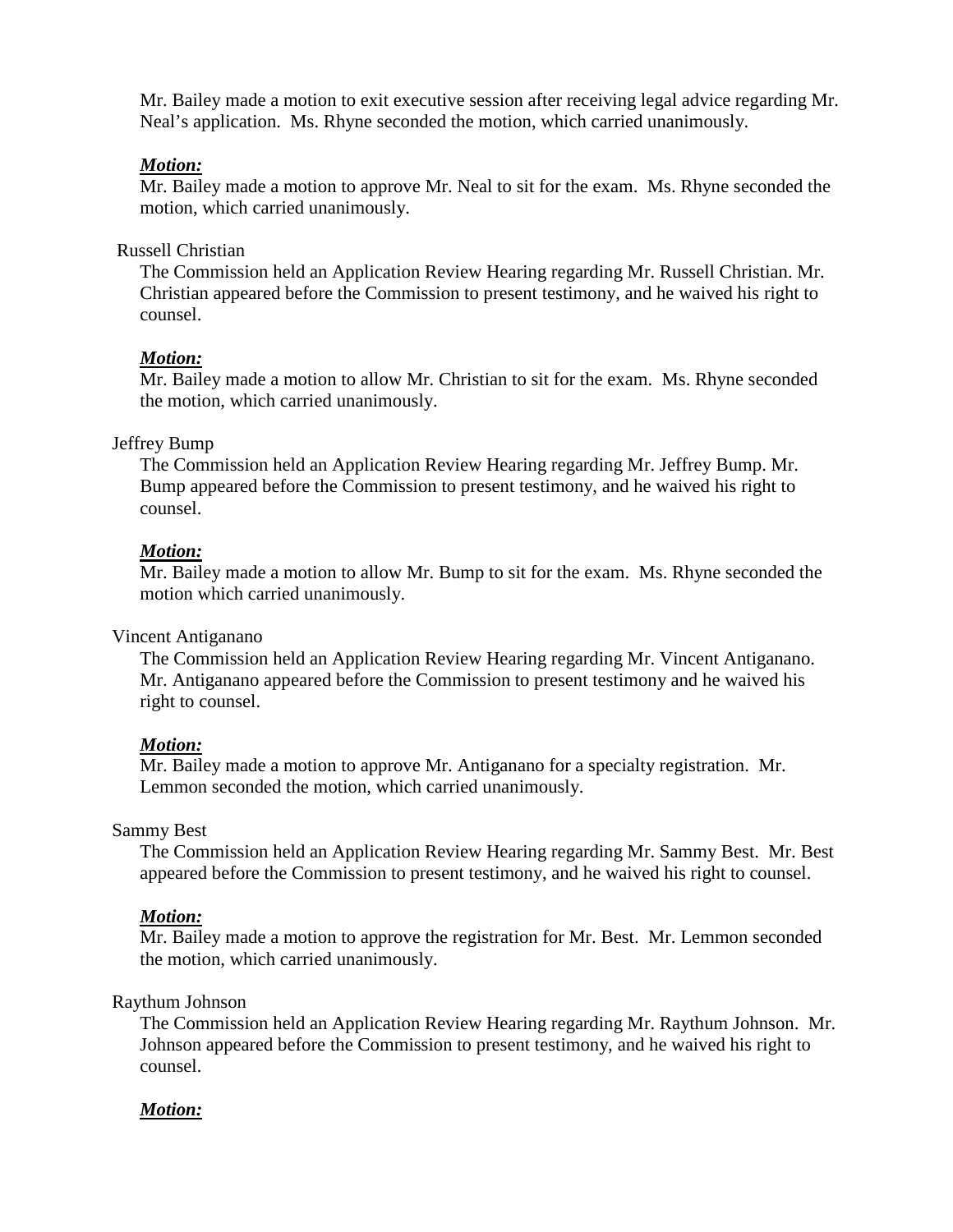Mr. Lemmon made a motion to approve the registration for Mr. Johnson. Mr. Bailey seconded the motion, which carried unanimously.

# Luis Lopez

The Commission held an Application Review Hearing regarding Mr. Luis Lopez. Mr. Lopez did not appear before the Commission to present testimony.

# *Motion:*

No motions were made.

### Eddie Puckett

The Commission held an Application Review Hearing regarding Mr. Eddie Puckett. Mr. Puckett did not appear before the Commission to present testimony.

# *Motion:*

No motions were made.

# Kyle Taylor

The Commission held an application review hearing regarding Mr. Kyle Taylor. Mr. Taylor appeared before the commission and waived his right to counsel.

# *Motion:*

Mr. Lemmon made a motion to allow Mr. Taylor to sit for the Residential Builders Exam. Ms. Rhyne seconded the motion which carried unanimously.

# **Final Order Hearings:**

*Mark Edwards, Case# 2014-270*

The Board held a Final Order hearing regarding Mr. Mark Edwards.

# *MOTION:*

Mr. Bailey made a motion to uphold the Hearing Officer's Recommendation.

Mr. Lemmon seconded the motion, which carried unanimously.

# *William Rawding, Case# 2014-155*

The Board held a Final Order hearing regarding Mr. William Rawding.

# *MOTION:*

Mr. Bailey made a motion to uphold the Hearing Officer's Recommendation.

Mr. Rhyne seconded the motion, which carried unanimously.

# *Lloyd Burroughs, Case# 2014-450*

The Board held a Final Order hearing regarding Mr. Lloyd Burroughs.

# *MOTION:*

Mr. Lemmon made a motion to uphold the Hearing Officer's Recommendation.

Mr. Bailey seconded the motion, which carried unanimously.

# **Administrator's Recommendation on Bond Claim:**

*John Cornett, Case# 2015-599*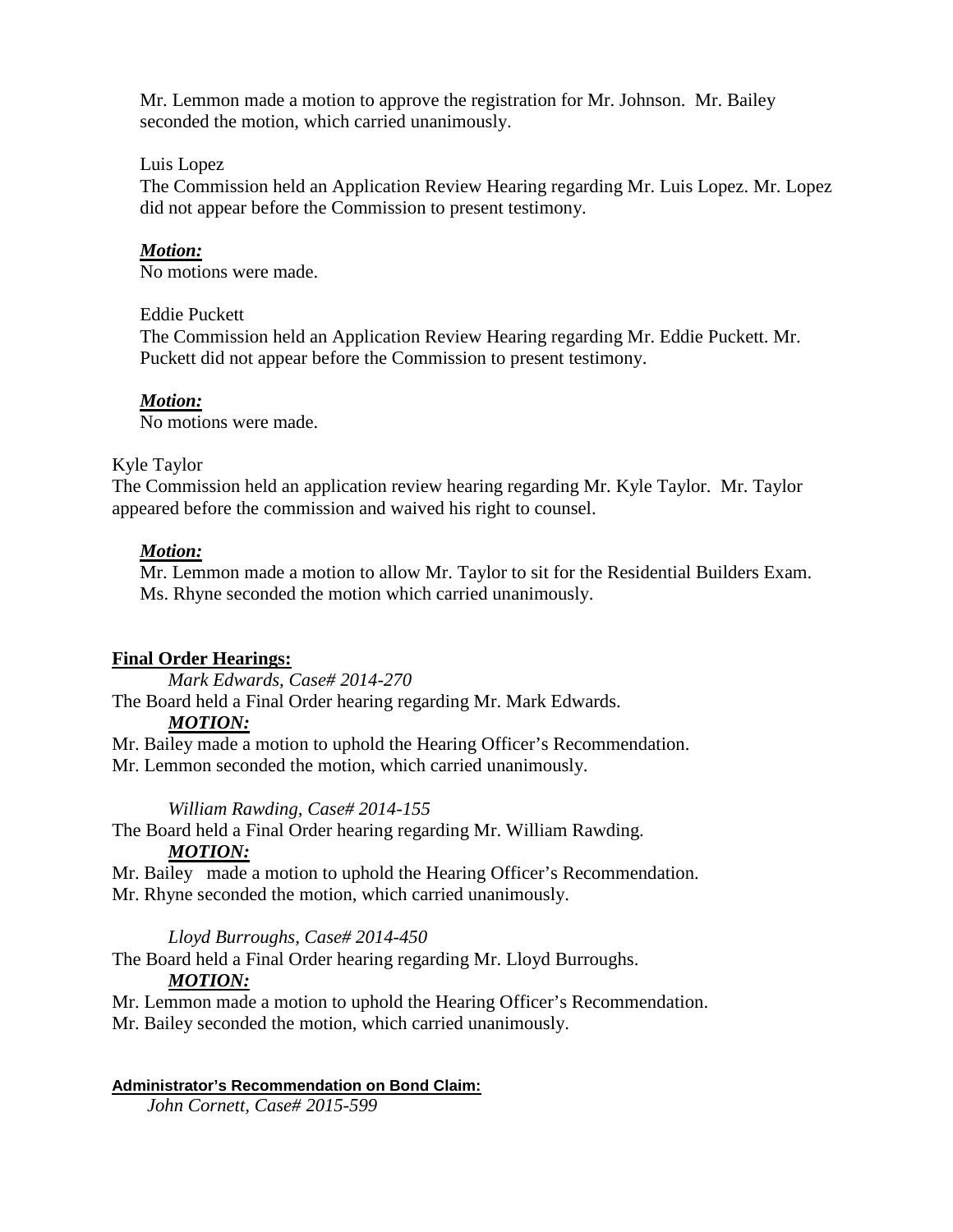The Commission held a hearing regarding the amount of Bond Claim in the case of Mr. John Cornett case # 2015-599.

# *MOTION:*

Bailey made a motion to approve the amount of the bond claim for \$11,108.00. Mr. Lemmon seconded the motion, which carried unanimously.

# **Administrator's Remarks for Information:**

# **Investigative Cost Reimbursement**

Janet Baumberger, Administrator to the Residential Builders Commission discussed with the Commission the ability to recover the investigative cost through the fines that were collected by the commission.

# **Solar Panel Installation**

Janet Baumberger, Administrator to the Residential Builders Commission discussed with the Commission, what should be required to a contractor to install Solar panels. She explained that currently we are requiring the individuals to obtain electrical license if they are tying into the electrical system, and if they puncture the roof a specialty contractor registration with the classification of roofing. The Commission tabled the discussion until a later board meeting when the full commission was present.

# **OIE Report – Mr. Todd Bond**

# *Todd Bond, Chief Investigator of OIE*

Mr. Todd Bond, Chief Investigator, appeared to present the information to the Commission regarding the OIE monthly report.

# **New Business:**

A. Recommendation of IRC

# *MOTION:*

Ms. Rhyne made a motion to approve the Recommendation of the IRC Mr. Bailey seconded the motion, which carried unanimously.

# B. Resolution Guidelines

# *MOTION:*

Ms. Bailey made a motion to approve the IRC Resolution Guidelines. Mr. Lemmon seconded the motion, which carried unanimously.

# **Old Business:**

# **Public Comments:**

No comments were made

# **Date of Next Meeting:**

The next Residential Builders Commission meeting will be held Wednesday, October  $12<sup>th</sup>$ , 2016, in room 108.

# **Adjournment:**